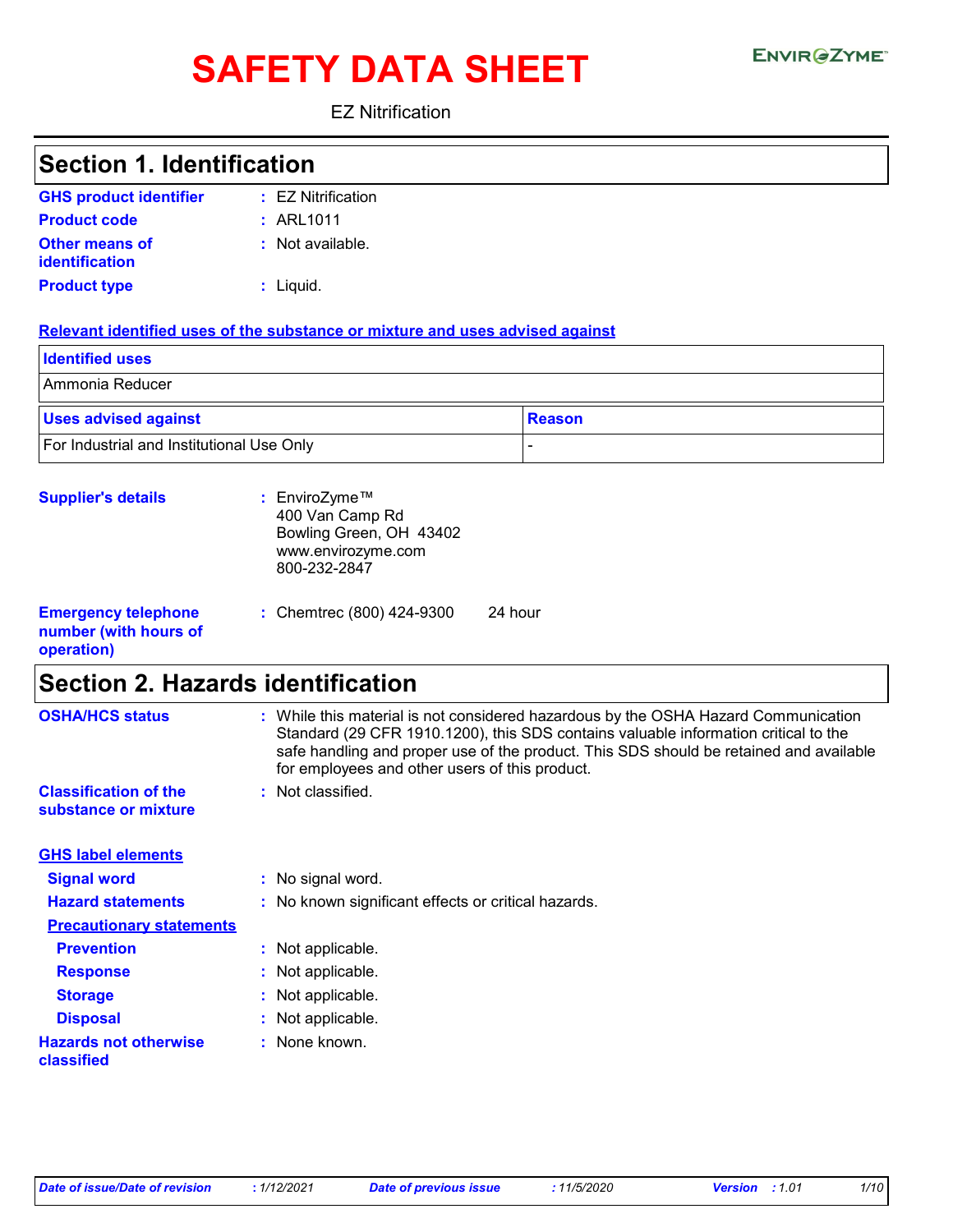### **Section 3. Composition/information on ingredients**

### **Substance/mixture :**

#### **Other means of identification**

- Mixture
- **:** Not available.

Any concentration shown as a range is to protect confidentiality or is due to batch variation.

**There are no ingredients present which, within the current knowledge of the supplier and in the concentrations applicable, are classified as hazardous to health or the environment and hence require reporting in this section. Occupational exposure limits, if available, are listed in Section 8.**

### **Section 4. First aid measures**

### **Description of necessary first aid measures**

| <b>Eye contact</b>  | : Immediately flush eyes with plenty of water, occasionally lifting the upper and lower<br>eyelids. Check for and remove any contact lenses. Get medical attention if irritation<br>occurs.                                                                                                                                                            |
|---------------------|--------------------------------------------------------------------------------------------------------------------------------------------------------------------------------------------------------------------------------------------------------------------------------------------------------------------------------------------------------|
| <b>Inhalation</b>   | : Remove victim to fresh air and keep at rest in a position comfortable for breathing. Get<br>medical attention if symptoms occur.                                                                                                                                                                                                                     |
| <b>Skin contact</b> | : Flush contaminated skin with plenty of water. Remove contaminated clothing and<br>shoes. Get medical attention if symptoms occur.                                                                                                                                                                                                                    |
| <b>Ingestion</b>    | : Wash out mouth with water. Remove victim to fresh air and keep at rest in a position<br>comfortable for breathing. If material has been swallowed and the exposed person is<br>conscious, give small quantities of water to drink. Do not induce vomiting unless<br>directed to do so by medical personnel. Get medical attention if symptoms occur. |

#### **Most important symptoms/effects, acute and delayed**

### **Notes to physician <b>:** Treat symptomatically. Contact poison treatment specialist immediately if large quantities have been ingested or inhaled. **Specific treatments :** No specific treatment. **Inhalation <b>:** No known significant effects or critical hazards. **Ingestion :** No known significant effects or critical hazards. **Skin contact :** No known significant effects or critical hazards. **Eye contact :** No known significant effects or critical hazards. **Over-exposure signs/symptoms Skin contact Ingestion Inhalation :** No specific data. No specific data. **:** No specific data. **: Eye contact :** No specific data. **Potential acute health effects Indication of immediate medical attention and special treatment needed, if necessary**

**Protection of first-aiders** : No action shall be taken involving any personal risk or without suitable training.

#### **See toxicological information (Section 11)**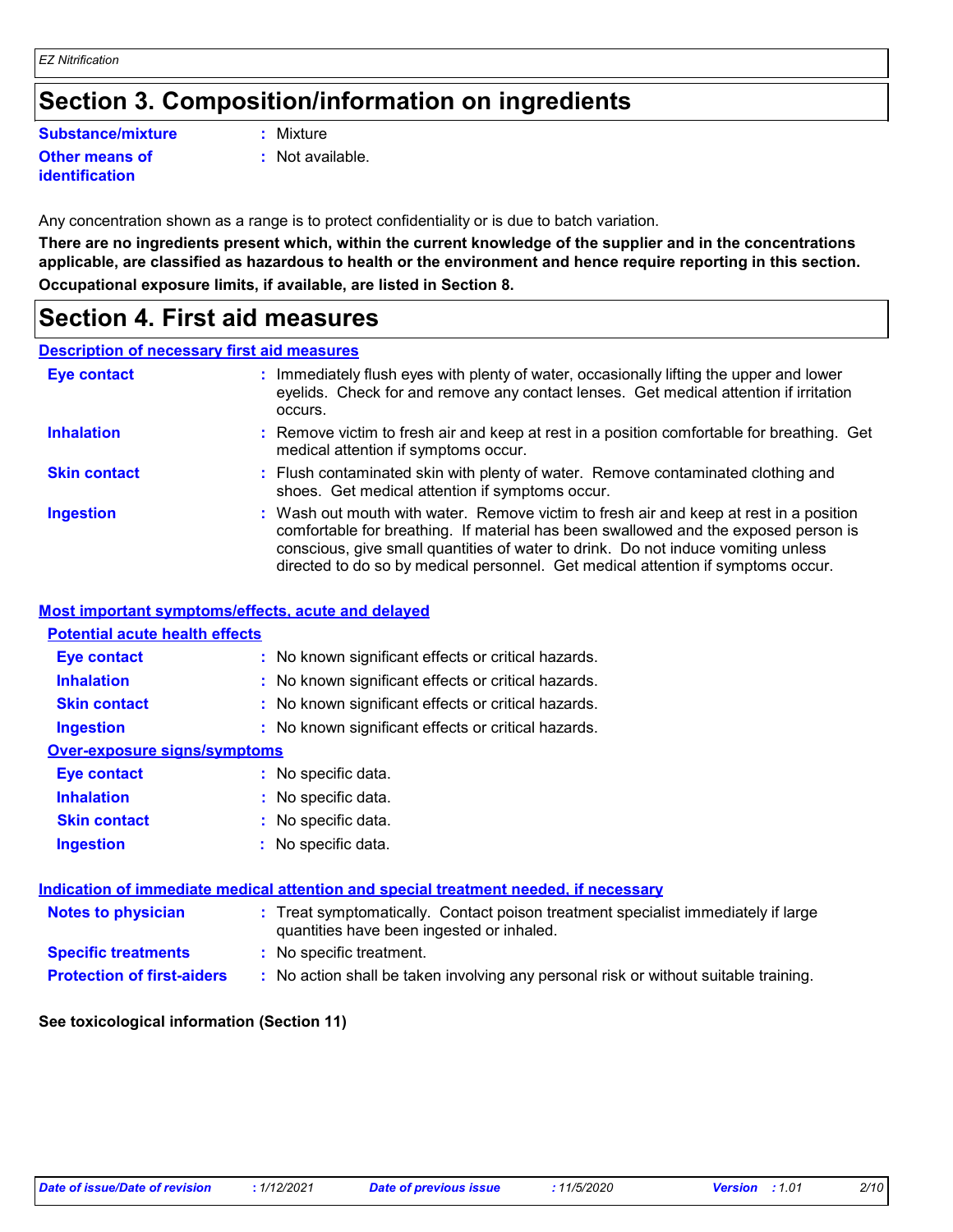# **Section 5. Fire-fighting measures**

| <b>Extinguishing media</b>                               |                                                                                                                                                                                                     |
|----------------------------------------------------------|-----------------------------------------------------------------------------------------------------------------------------------------------------------------------------------------------------|
| <b>Suitable extinguishing</b><br>media                   | : Use an extinguishing agent suitable for the surrounding fire.                                                                                                                                     |
| <b>Unsuitable extinguishing</b><br>media                 | : None known.                                                                                                                                                                                       |
| <b>Specific hazards arising</b><br>from the chemical     | : In a fire or if heated, a pressure increase will occur and the container may burst.                                                                                                               |
| <b>Hazardous thermal</b><br>decomposition products       | : No specific data.                                                                                                                                                                                 |
| <b>Special protective actions</b><br>for fire-fighters   | : Promptly isolate the scene by removing all persons from the vicinity of the incident if<br>there is a fire. No action shall be taken involving any personal risk or without suitable<br>training. |
| <b>Special protective</b><br>equipment for fire-fighters | : Fire-fighters should wear appropriate protective equipment and self-contained breathing<br>apparatus (SCBA) with a full face-piece operated in positive pressure mode.                            |

# **Section 6. Accidental release measures**

|                                                              | Personal precautions, protective equipment and emergency procedures                                                                                                                                                                                                                                                                                                                                                                                                                                                                                                                        |
|--------------------------------------------------------------|--------------------------------------------------------------------------------------------------------------------------------------------------------------------------------------------------------------------------------------------------------------------------------------------------------------------------------------------------------------------------------------------------------------------------------------------------------------------------------------------------------------------------------------------------------------------------------------------|
| For non-emergency<br>personnel                               | : No action shall be taken involving any personal risk or without suitable training.<br>Evacuate surrounding areas. Keep unnecessary and unprotected personnel from<br>entering. Do not touch or walk through spilled material. Put on appropriate personal<br>protective equipment.                                                                                                                                                                                                                                                                                                       |
|                                                              | For emergency responders : If specialized clothing is required to deal with the spillage, take note of any information in<br>Section 8 on suitable and unsuitable materials. See also the information in "For non-<br>emergency personnel".                                                                                                                                                                                                                                                                                                                                                |
| <b>Environmental precautions</b>                             | : Avoid dispersal of spilled material and runoff and contact with soil, waterways, drains<br>and sewers. Inform the relevant authorities if the product has caused environmental<br>pollution (sewers, waterways, soil or air).                                                                                                                                                                                                                                                                                                                                                            |
| <b>Methods and materials for containment and cleaning up</b> |                                                                                                                                                                                                                                                                                                                                                                                                                                                                                                                                                                                            |
| <b>Small spill</b>                                           | : Stop leak if without risk. Move containers from spill area. Dilute with water and mop up<br>if water-soluble. Alternatively, or if water-insoluble, absorb with an inert dry material and<br>place in an appropriate waste disposal container. Dispose of via a licensed waste<br>disposal contractor.                                                                                                                                                                                                                                                                                   |
| <b>Large spill</b>                                           | : Stop leak if without risk. Move containers from spill area. Prevent entry into sewers,<br>water courses, basements or confined areas. Wash spillages into an effluent treatment<br>plant or proceed as follows. Contain and collect spillage with non-combustible,<br>absorbent material e.g. sand, earth, vermiculite or diatomaceous earth and place in<br>container for disposal according to local regulations (see Section 13). Dispose of via a<br>licensed waste disposal contractor. Note: see Section 1 for emergency contact<br>information and Section 13 for waste disposal. |
|                                                              |                                                                                                                                                                                                                                                                                                                                                                                                                                                                                                                                                                                            |

### **Section 7. Handling and storage**

| <b>Precautions for safe handling</b>             |             |                                                                                                                                                                                                                                                                                                                                                  |            |                       |      |
|--------------------------------------------------|-------------|--------------------------------------------------------------------------------------------------------------------------------------------------------------------------------------------------------------------------------------------------------------------------------------------------------------------------------------------------|------------|-----------------------|------|
| <b>Protective measures</b>                       |             | : Put on appropriate personal protective equipment (see Section 8).                                                                                                                                                                                                                                                                              |            |                       |      |
| <b>Advice on general</b><br>occupational hygiene | measures.   | : Eating, drinking and smoking should be prohibited in areas where this material is<br>handled, stored and processed. Workers should wash hands and face before eating,<br>drinking and smoking. Remove contaminated clothing and protective equipment before<br>entering eating areas. See also Section 8 for additional information on hygiene |            |                       |      |
| <b>Date of issue/Date of revision</b>            | : 1/12/2021 | <b>Date of previous issue</b>                                                                                                                                                                                                                                                                                                                    | :11/5/2020 | <b>Version</b> : 1.01 | 3/10 |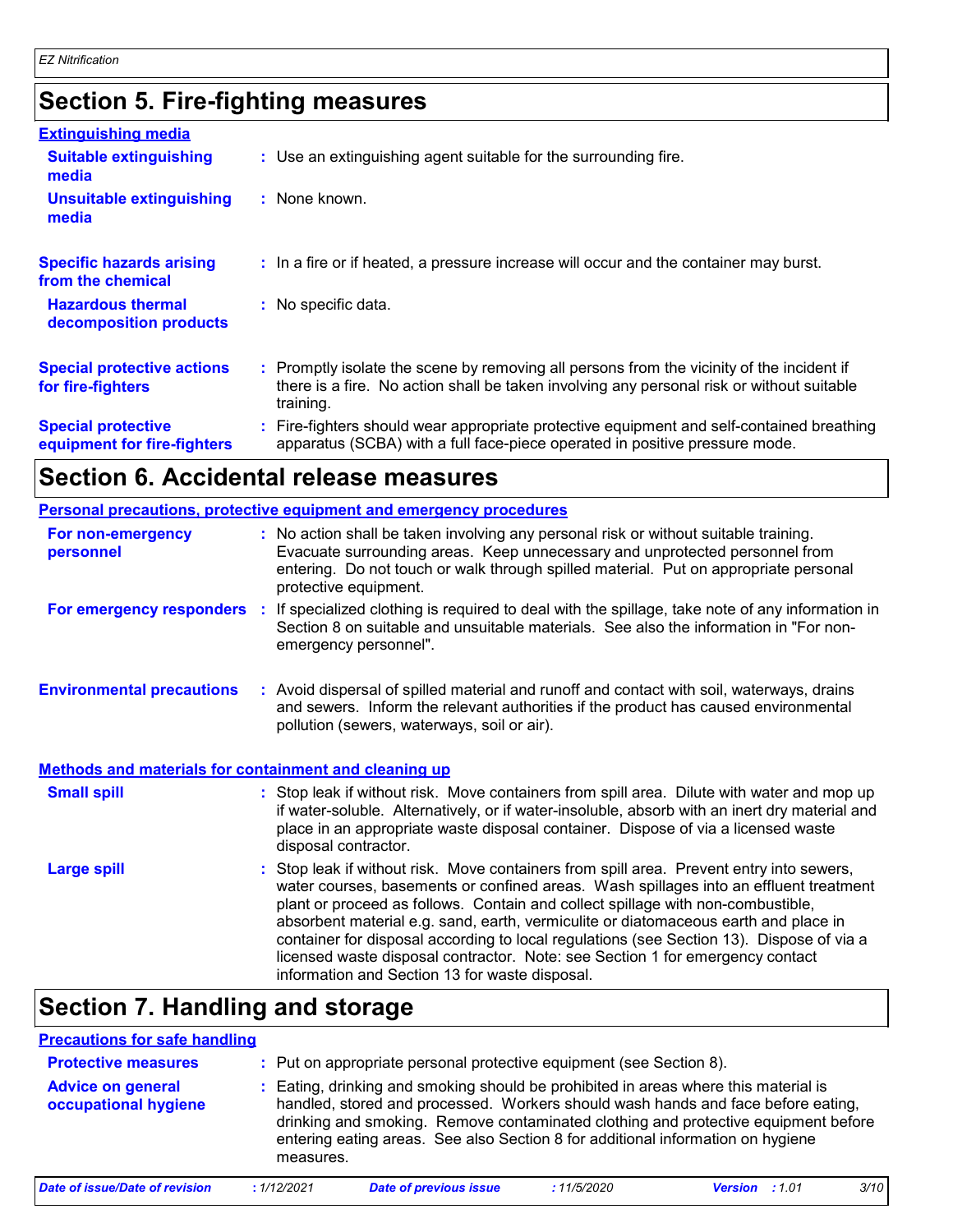### **Section 7. Handling and storage**

#### **Conditions for safe storage, including any incompatibilities** Store in accordance with local regulations. Store in original container protected from **:** direct sunlight in a dry, cool and well-ventilated area, away from incompatible materials (see Section 10) and food and drink. Keep container tightly closed and sealed until ready for use. Containers that have been opened must be carefully resealed and kept upright to prevent leakage. Do not store in unlabeled containers. Use appropriate containment to avoid environmental contamination. See Section 10 for incompatible materials before handling or use.

### **Section 8. Exposure controls/personal protection**

| <b>Control parameters</b>                         |    |                                                                                                                                                                                                                                                                                                                                                                                                 |
|---------------------------------------------------|----|-------------------------------------------------------------------------------------------------------------------------------------------------------------------------------------------------------------------------------------------------------------------------------------------------------------------------------------------------------------------------------------------------|
| <b>Occupational exposure limits</b>               |    |                                                                                                                                                                                                                                                                                                                                                                                                 |
| None.                                             |    |                                                                                                                                                                                                                                                                                                                                                                                                 |
| <b>Appropriate engineering</b><br><b>controls</b> |    | : Good general ventilation should be sufficient to control worker exposure to airborne<br>contaminants.                                                                                                                                                                                                                                                                                         |
| <b>Environmental exposure</b><br><b>controls</b>  |    | Emissions from ventilation or work process equipment should be checked to ensure<br>they comply with the requirements of environmental protection legislation. In some<br>cases, fume scrubbers, filters or engineering modifications to the process equipment<br>will be necessary to reduce emissions to acceptable levels.                                                                   |
| <b>Individual protection measures</b>             |    |                                                                                                                                                                                                                                                                                                                                                                                                 |
| <b>Hygiene measures</b>                           |    | Wash hands, forearms and face thoroughly after handling chemical products, before<br>eating, smoking and using the lavatory and at the end of the working period.<br>Appropriate techniques should be used to remove potentially contaminated clothing.<br>Wash contaminated clothing before reusing. Ensure that eyewash stations and safety<br>showers are close to the workstation location. |
| <b>Eye/face protection</b>                        |    | Safety eyewear complying with an approved standard should be used when a risk<br>assessment indicates this is necessary to avoid exposure to liquid splashes, mists,<br>gases or dusts. If contact is possible, the following protection should be worn, unless<br>the assessment indicates a higher degree of protection: safety glasses with side-<br>shields.                                |
| <b>Skin protection</b>                            |    |                                                                                                                                                                                                                                                                                                                                                                                                 |
| <b>Hand protection</b>                            |    | : Chemical-resistant, impervious gloves complying with an approved standard should be<br>worn at all times when handling chemical products if a risk assessment indicates this is<br>necessary.                                                                                                                                                                                                 |
| <b>Body protection</b>                            |    | : Personal protective equipment for the body should be selected based on the task being<br>performed and the risks involved and should be approved by a specialist before<br>handling this product.                                                                                                                                                                                             |
| <b>Other skin protection</b>                      |    | : Appropriate footwear and any additional skin protection measures should be selected<br>based on the task being performed and the risks involved and should be approved by a<br>specialist before handling this product.                                                                                                                                                                       |
| <b>Respiratory protection</b>                     | ÷. | Based on the hazard and potential for exposure, select a respirator that meets the<br>appropriate standard or certification. Respirators must be used according to a<br>respiratory protection program to ensure proper fitting, training, and other important<br>aspects of use.                                                                                                               |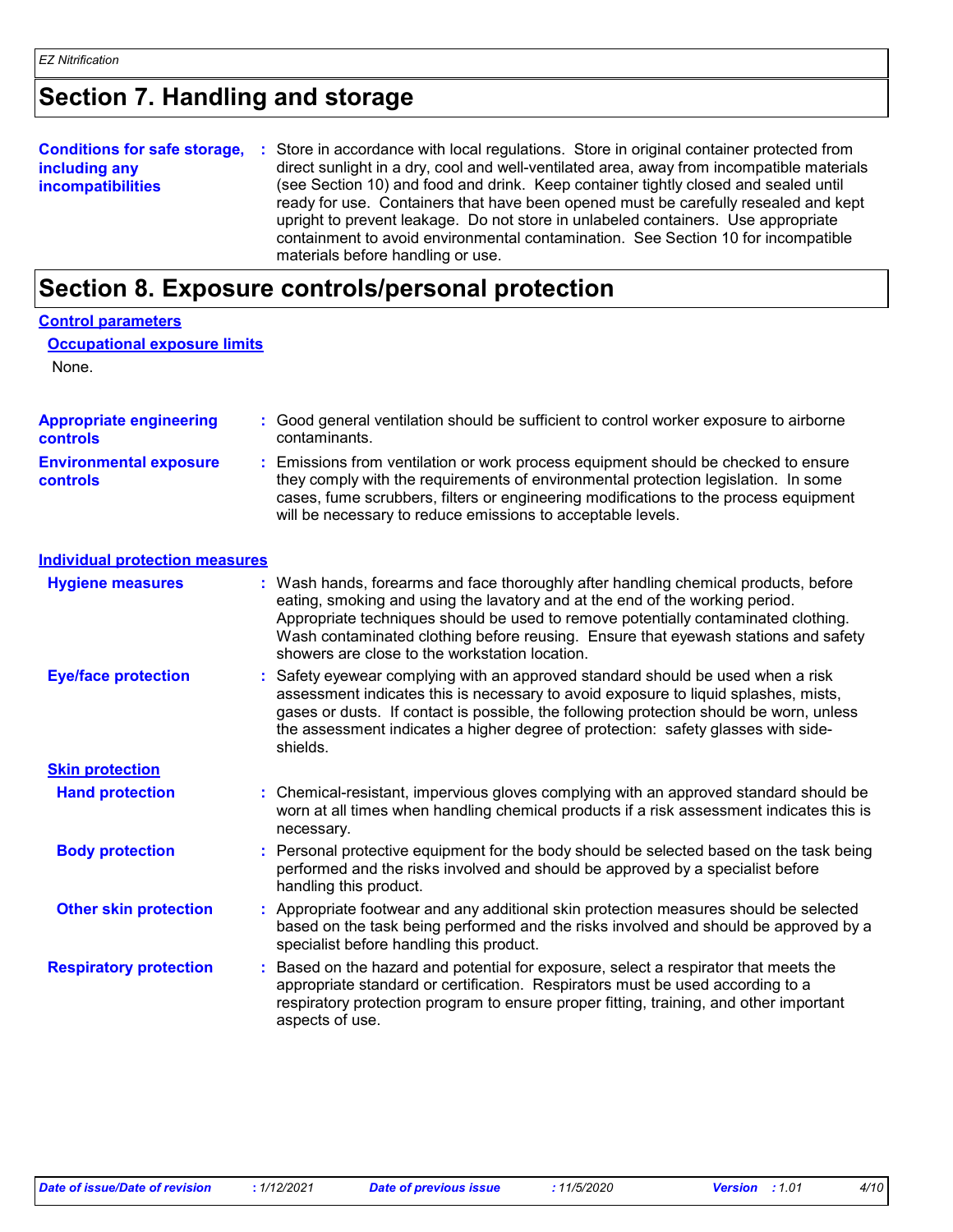# **Section 9. Physical and chemical properties**

#### **Appearance**

| <b>Section 10. Stability and reactivity</b>       |                                                   |  |
|---------------------------------------------------|---------------------------------------------------|--|
| Flow time (ISO 2431)                              | : Not available.                                  |  |
| <b>Viscosity</b>                                  | : Not available.                                  |  |
| <b>Decomposition temperature</b>                  | : Not available.                                  |  |
| <b>Auto-ignition temperature</b>                  | : Not available.                                  |  |
| <b>Partition coefficient: n-</b><br>octanol/water | : Not available.                                  |  |
| <b>Solubility in water</b>                        | : Not available.                                  |  |
| <b>Solubility</b>                                 | : Soluble in the following materials: cold water. |  |
| <b>Relative density</b>                           | : 1.003                                           |  |
| <b>Vapor density</b>                              | : Not available.                                  |  |
| <b>Vapor pressure</b>                             | : Not available.                                  |  |
| Lower and upper explosive<br>(flammable) limits   | : Not available.                                  |  |
| <b>Flammability (solid, gas)</b>                  | : Not available.                                  |  |
| <b>Evaporation rate</b>                           | : Not available.                                  |  |
| <b>Flash point</b>                                | : Closed cup: Not applicable.                     |  |
| <b>Boiling point</b>                              | : Not available.                                  |  |
| <b>Melting point</b>                              | : Not available.                                  |  |
| pH                                                | : 6 to 9                                          |  |
| <b>Odor threshold</b>                             | : Not available.                                  |  |
| Odor                                              | : Not available.                                  |  |
| <b>Color</b>                                      | : Brown. to Pink                                  |  |
| <b>Physical state</b>                             | $:$ Liquid.                                       |  |

### **Section 10. Stability and reactivity**

| <b>Reactivity</b>                            | : No specific test data related to reactivity available for this product or its ingredients.              |
|----------------------------------------------|-----------------------------------------------------------------------------------------------------------|
| <b>Chemical stability</b>                    | : The product is stable.                                                                                  |
| <b>Possibility of hazardous</b><br>reactions | : Under normal conditions of storage and use, hazardous reactions will not occur.                         |
| <b>Conditions to avoid</b>                   | $:$ No specific data.                                                                                     |
| <b>Incompatible materials</b>                | $:$ Not available.                                                                                        |
| <b>Hazardous decomposition</b><br>products   | : Under normal conditions of storage and use, hazardous decomposition products should<br>not be produced. |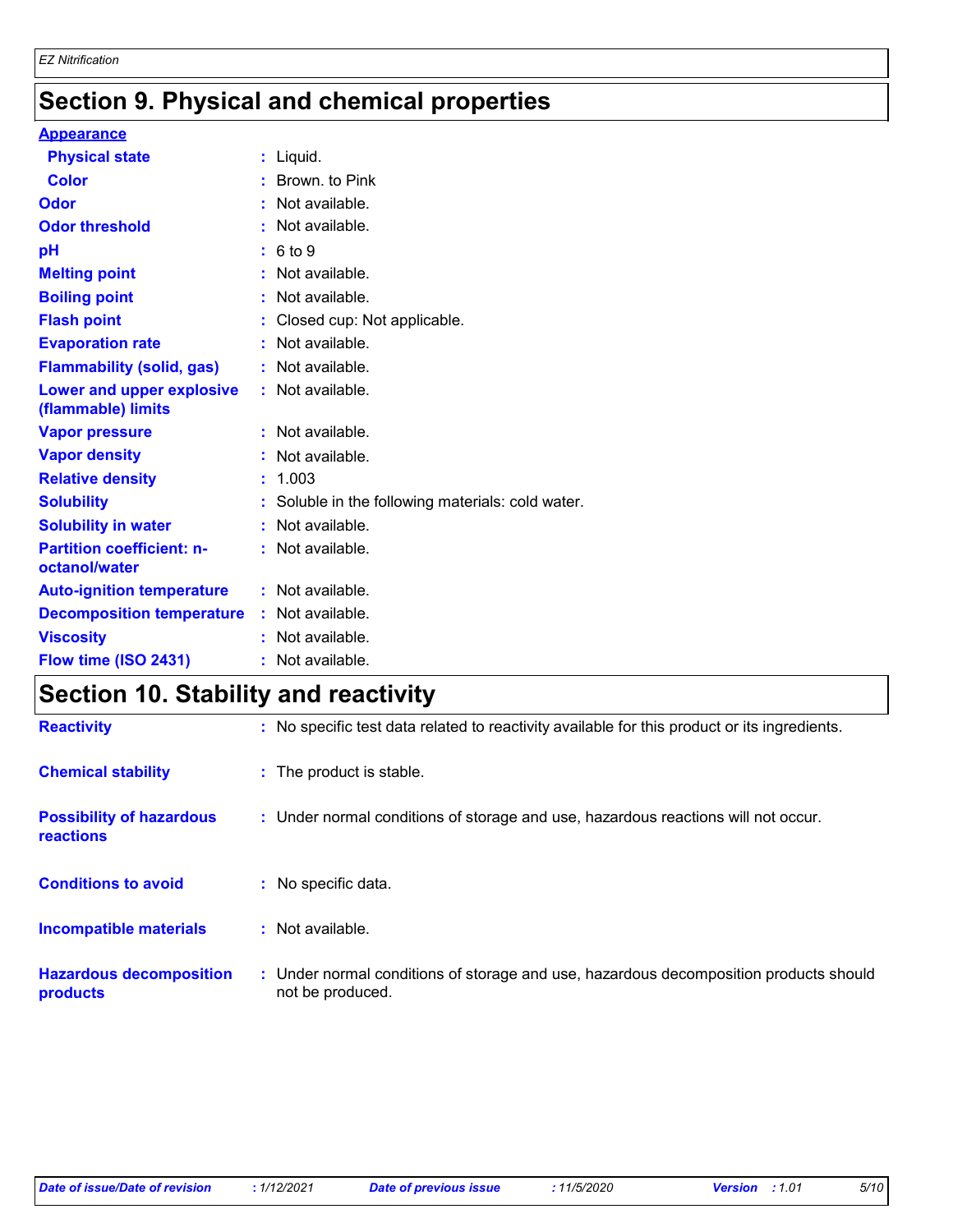### **Section 11. Toxicological information**

#### **Information on toxicological effects**

#### **Acute toxicity**

Not available.

### **Irritation/Corrosion**

Not available.

#### **Sensitization**

Not available.

### **Mutagenicity**

Not available.

#### **Carcinogenicity**

Not available.

#### **Reproductive toxicity**

Not available.

### **Teratogenicity**

Not available.

#### **Specific target organ toxicity (single exposure)**

Not available.

### **Specific target organ toxicity (repeated exposure)**

Not available.

#### **Aspiration hazard**

Not available.

| Information on the likely<br>routes of exposure | : Routes of entry anticipated: Oral, Dermal.<br>Routes of entry not anticipated: Inhalation. |
|-------------------------------------------------|----------------------------------------------------------------------------------------------|
| <b>Potential acute health effects</b>           |                                                                                              |
| <b>Eye contact</b>                              | : No known significant effects or critical hazards.                                          |
| <b>Inhalation</b>                               | : No known significant effects or critical hazards.                                          |
| <b>Skin contact</b>                             | : No known significant effects or critical hazards.                                          |
| <b>Ingestion</b>                                | : No known significant effects or critical hazards.                                          |
|                                                 | <u>Symptoms related to the physical, chemical and toxicological characteristics</u>          |

| <b>Eye contact</b>  | : No specific data. |
|---------------------|---------------------|
| <b>Inhalation</b>   | : No specific data. |
| <b>Skin contact</b> | : No specific data. |
| <b>Ingestion</b>    | : No specific data. |

|                                                   | Delayed and immediate effects and also chronic effects from short and long term exposure |
|---------------------------------------------------|------------------------------------------------------------------------------------------|
| <b>Short term exposure</b>                        |                                                                                          |
| <b>Potential immediate</b><br><b>effects</b>      | : Not available.                                                                         |
| <b>Potential delayed effects : Not available.</b> |                                                                                          |
| Long term exposure                                |                                                                                          |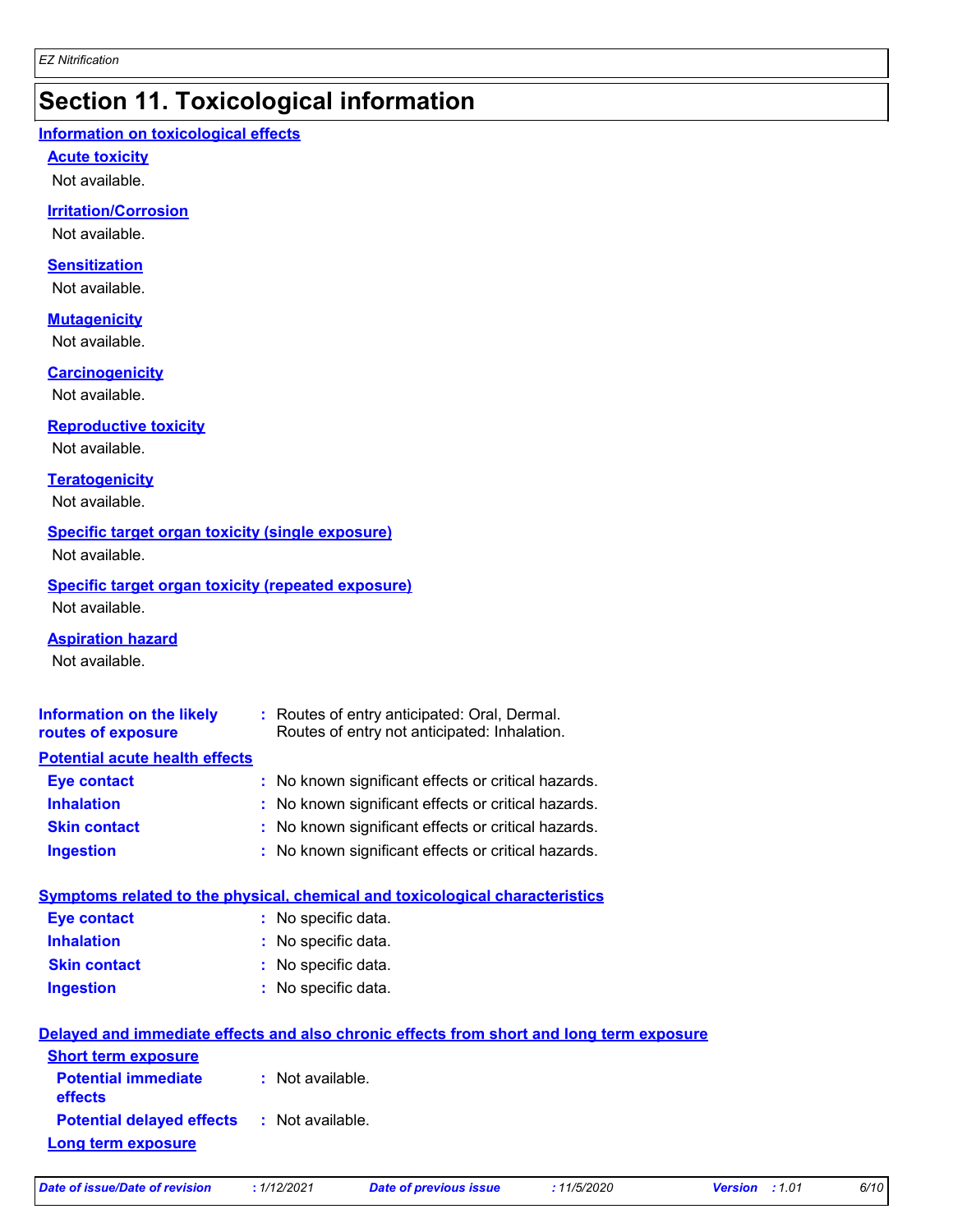### **Section 11. Toxicological information**

| <b>Potential immediate</b>       |
|----------------------------------|
| <b>effects</b>                   |
| <b>Potential delayed effects</b> |

**:** Not available.

### **effects** : Not available.

### **Potential chronic health effects**

Not available.

| <b>General</b>               | : No known significant effects or critical hazards. |
|------------------------------|-----------------------------------------------------|
| <b>Carcinogenicity</b>       | : No known significant effects or critical hazards. |
| <b>Mutagenicity</b>          | : No known significant effects or critical hazards. |
| <b>Teratogenicity</b>        | : No known significant effects or critical hazards. |
| <b>Developmental effects</b> | : No known significant effects or critical hazards. |
| <b>Fertility effects</b>     | : No known significant effects or critical hazards. |

#### **Numerical measures of toxicity**

**Acute toxicity estimates**

Not available.

## **Section 12. Ecological information**

#### **Toxicity**

Not available.

#### **Persistence and degradability**

Not available.

### **Bioaccumulative potential**

Not available.

### **Mobility in soil**

**Soil/water partition coefficient (Koc)** 

**:** Not available.

**Other adverse effects** : No known significant effects or critical hazards.

### **Section 13. Disposal considerations**

The generation of waste should be avoided or minimized wherever possible. Disposal of this product, solutions and any by-products should at all times comply with the requirements of environmental protection and waste disposal legislation and any regional local authority requirements. Dispose of surplus and non-recyclable products via a licensed waste disposal contractor. Waste should not be disposed of untreated to the sewer unless fully compliant with the requirements of all authorities with jurisdiction. Waste packaging should be recycled. Incineration or landfill should only be considered when recycling is not feasible. This material and its container must be disposed of in a safe way. Empty containers or liners may retain some product residues. Avoid dispersal of spilled material and runoff and contact with soil, waterways, drains and sewers. **Disposal methods :**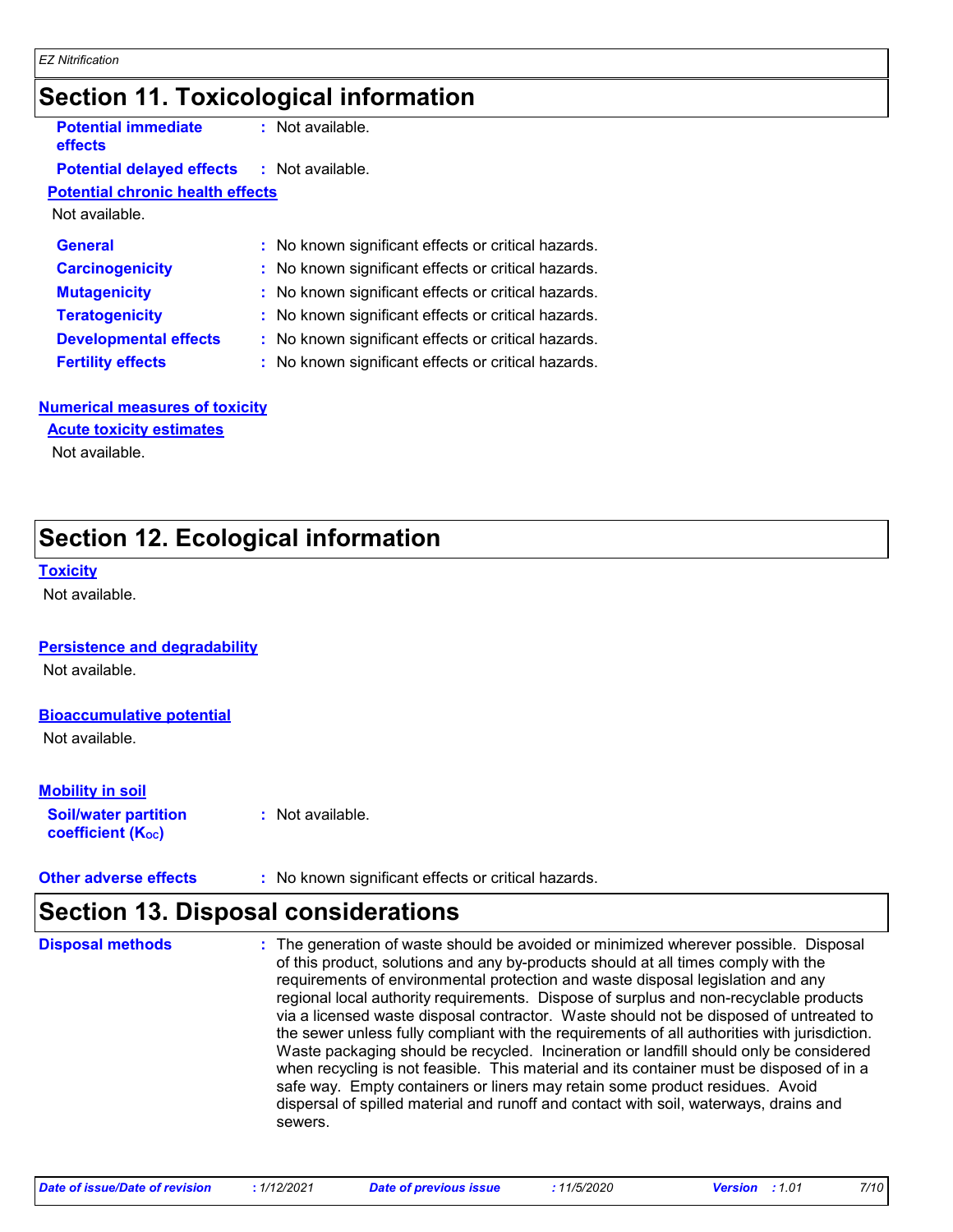### **Section 14. Transport information**

|                                      | <b>DOT</b><br><b>Classification</b> | <b>TDG</b><br><b>Classification</b> | <b>Mexico</b><br><b>Classification</b> | <b>ADR/RID</b> | <b>IMDG</b>    | <b>IATA</b>              |
|--------------------------------------|-------------------------------------|-------------------------------------|----------------------------------------|----------------|----------------|--------------------------|
| <b>UN number</b>                     | Not regulated.                      | Not regulated.                      | Not regulated.                         | Not regulated. | Not regulated. | Not regulated.           |
| <b>UN proper</b><br>shipping name    |                                     |                                     |                                        |                |                |                          |
| <b>Transport</b><br>hazard class(es) |                                     |                                     |                                        |                |                |                          |
| <b>Packing group</b>                 |                                     |                                     |                                        |                |                | $\overline{\phantom{a}}$ |
| <b>Environmental</b><br>hazards      | No.                                 | No.                                 | No.                                    | No.            | No.            | No.                      |

**Special precautions for user** : Transport within user's premises: always transport in closed containers that are upright and secure. Ensure that persons transporting the product know what to do in the event of an accident or spillage.

**Transport in bulk according :** Not available. **to Annex II of MARPOL and the IBC Code**

### **Section 15. Regulatory information**

| <b>U.S. Federal regulations</b>                                                   | : TSCA 8(a) CDR Exempt/Partial exemption: Not determined |
|-----------------------------------------------------------------------------------|----------------------------------------------------------|
| <b>Clean Air Act Section 112</b><br>(b) Hazardous Air<br><b>Pollutants (HAPS)</b> | : Not listed                                             |
| <b>Clean Air Act Section 602</b><br><b>Class I Substances</b>                     | : Not listed                                             |
| <b>Clean Air Act Section 602</b><br><b>Class II Substances</b>                    | : Not listed                                             |
| <b>DEA List I Chemicals</b><br>(Precursor Chemicals)                              | : Not listed                                             |
| <b>DEA List II Chemicals</b><br><b>(Essential Chemicals)</b>                      | : Not listed                                             |
| <b>SARA 302/304</b>                                                               |                                                          |
| <b>Composition/information on ingredients</b>                                     |                                                          |
| No products were found.                                                           |                                                          |
| <b>SARA 304 RQ</b>                                                                | : Not applicable.                                        |
| <b>SARA 311/312</b>                                                               |                                                          |
| <b>Classification</b>                                                             | : Not applicable.                                        |
| <b>Composition/information on ingredients</b>                                     |                                                          |
| No products were found.                                                           |                                                          |
|                                                                                   |                                                          |

### **State regulations**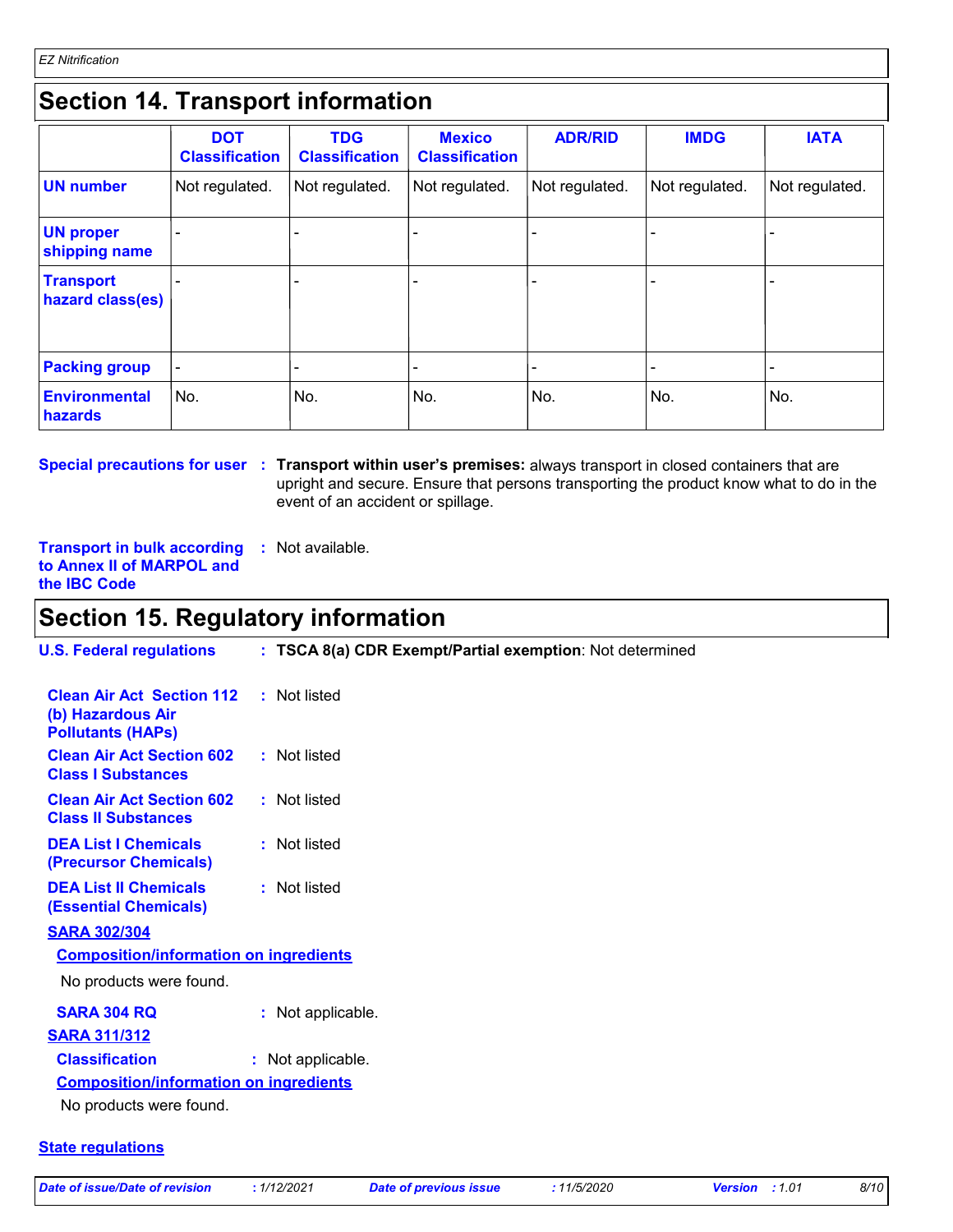### **Section 15. Regulatory information**

| <b>Massachusetts</b> | $:$ None $\circ$ |
|----------------------|------------------|
|                      |                  |

- of the components are listed.
- **New York :** None of the components are listed.
- **New Jersey :** None of the components are listed.
- **Pennsylvania :** None of the components are listed.

### **California Prop. 65**

This product does not require a Safe Harbor warning under California Prop. 65.

### **International regulations**

**Chemical Weapon Convention List Schedules I, II & III Chemicals** Not listed.

### **Montreal Protocol**

Not listed.

### **Stockholm Convention on Persistent Organic Pollutants**

Not listed.

### **Rotterdam Convention on Prior Informed Consent (PIC)**

Not listed.

### **UNECE Aarhus Protocol on POPs and Heavy Metals**

Not listed.

### **Inventory list**

| IIVEIILUI VIISL          |                                                                                           |
|--------------------------|-------------------------------------------------------------------------------------------|
| <b>Australia</b>         | : Not determined.                                                                         |
| <b>Canada</b>            | : At least one component is not listed in DSL but all such components are listed in NDSL. |
| <b>China</b>             | : Not determined.                                                                         |
| <b>Europe</b>            | : Not determined.                                                                         |
| <b>Japan</b>             | : Japan inventory (ENCS): Not determined.<br>Japan inventory (ISHL): Not determined.      |
| <b>Malaysia</b>          | : Not determined                                                                          |
| <b>New Zealand</b>       | : Not determined.                                                                         |
| <b>Philippines</b>       | : Not determined.                                                                         |
| <b>Republic of Korea</b> | : Not determined.                                                                         |
| <b>Taiwan</b>            | : Not determined.                                                                         |
| <b>Thailand</b>          | : Not determined.                                                                         |
| <b>Turkey</b>            | : Not determined.                                                                         |
| <b>United States</b>     | : All components are listed or exempted.                                                  |
| <b>Viet Nam</b>          | : Not determined.                                                                         |
|                          |                                                                                           |

### **Section 16. Other information**

| <b>Hazardous Material Information System (U.S.A.)</b> |
|-------------------------------------------------------|
|-------------------------------------------------------|